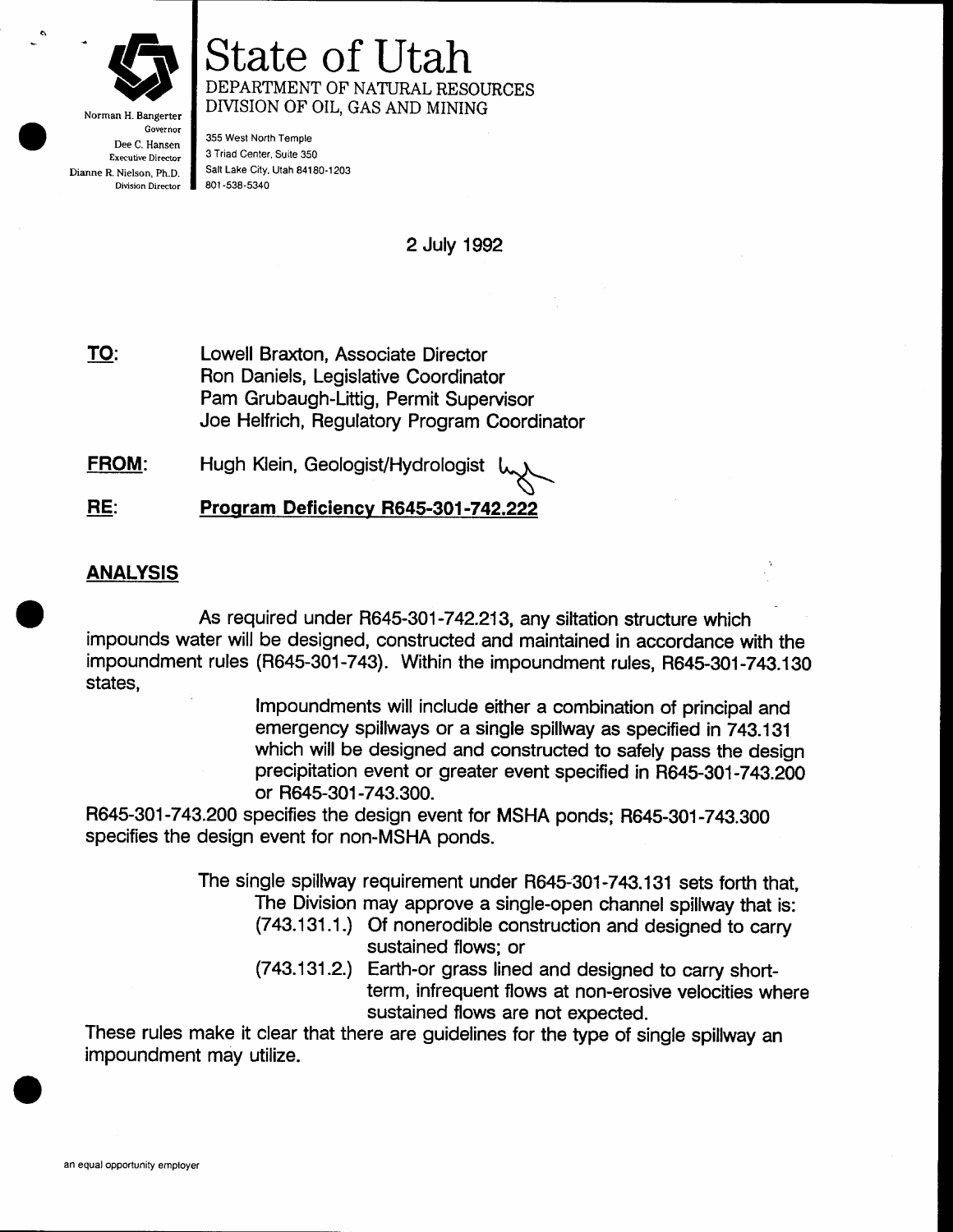Page 2 Rule Change Memorandum 2 July 1992

The 30 CFR's are even more clear on the matter, Under Section 816.49, the following are pertinent:

> (8) Spillways. An impoundment shall include either a combination of principal and emergency spillways or a single spillway configured as specified in paragraph (a){8}(i} of this section, designed and constructed to safely pass the applicable design precipitation event specified in paragraph  $(a)(8)(ii)$  of this section, except as set forth in paragraph  $(c)(2)$  of this section.

- (i) The regulatory authority may approve a single open-channel spillway that is:
	- (A) Of nonerodible construction and designed to carry sustained flows; or
	- (B) Earth- or grass-lined and designed to carry short-term, infrequent flows at non-erosive velocities where sustained flows are not expected.
- (ii) Except as specified in paragraph  $(c)(2)$  of this section, the required design precipitation event for an impoundment meeting the spillway requirements of paragraph  $(a)(8)$  of this section is:
	- (A) For an impoundment meeting the size or other criteria of Sec. 77.216(a) of this title, a 100-year 6-hour event, or greater event as specified by the regulatory authority.
	- (B) For an impoundment not meeting the size or other criteria of Sec. 77.216(a) of this title, a 25-year 6-hour event, or greater event as specified by the regulatory authority.

In the Utah rules, R645-301-742.222 states,

Sedimentation ponds meeting the size or other qualifying criteria of the MSHA, 30 CFR  $77.216(a)$  will comply with all the requirements of that section, and will have a single spillway or principal and emergency spillways that in combination will safely pass a 10O-year, 6-hour precipitation event or greater event as demonstrated to be necessary by the Division.

There is no additional verbiage attached to this rule addressing single spillway requirements. The rule can be, and has already been, interpreted to mean an MSHA pond can rely solely on a single spillway to pass the design event and that the